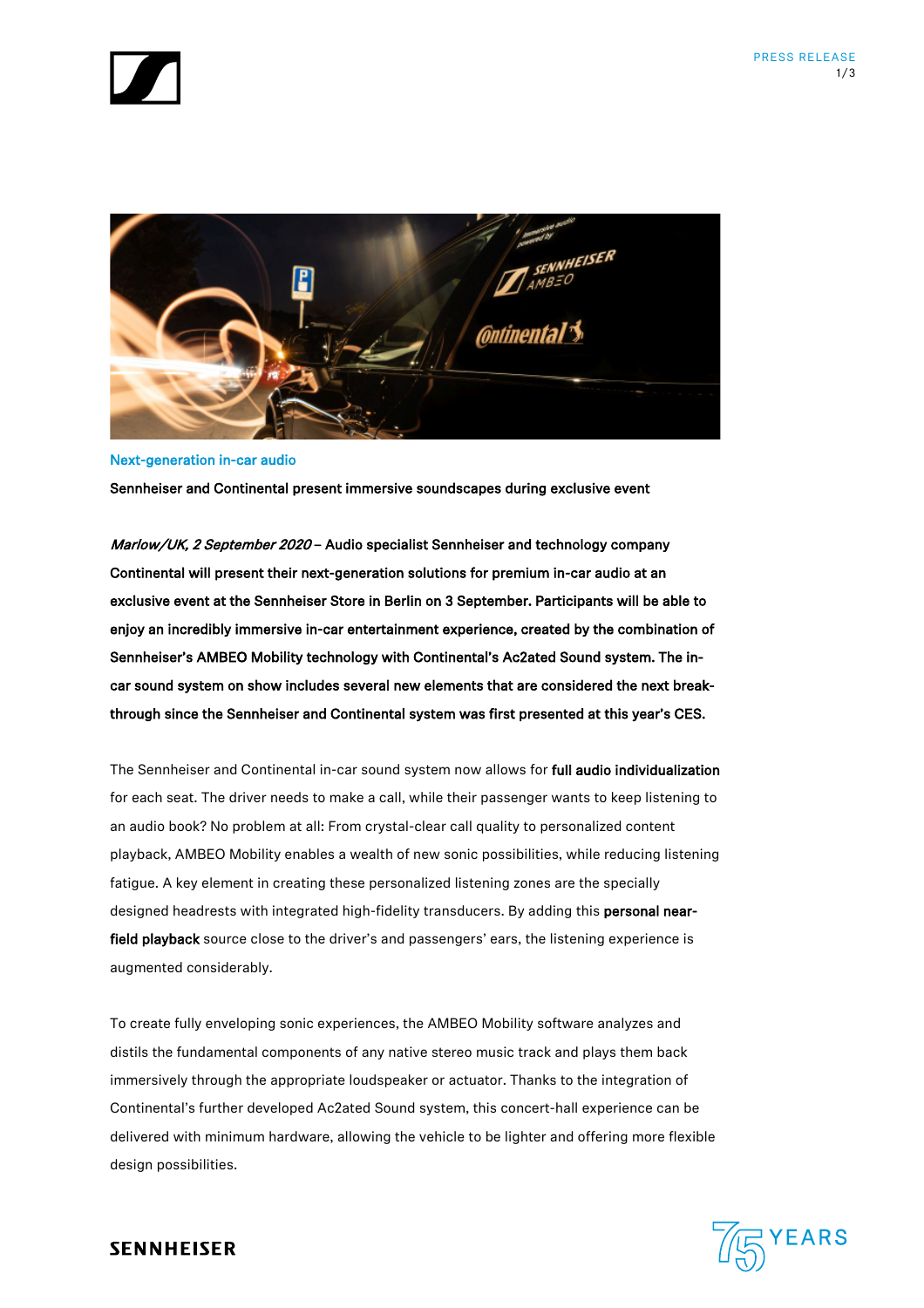



AMBEO Mobility analyzes music and plays it back immersively, creating an incredible as-if-there feeling

The software also includes a new feature to enhance and enrich the bass response: AMBEO Mobility reproduces low frequencies with optimum power and punch while effectively limiting noise bleed to the outside of the vehicle.

All AMBEO Mobility features can be selected and combined as desired, ensuring tailor-made audio systems for any car audio concept.

# About Continental Ac2ated Sound

Continental's Ac2ated Sound system abandons conventional loudspeaker technology, exciting selected surfaces in the vehicle interior to produce sound. In comparison to conventional audio systems, Ac2ated Sound enables a reduction of weight and space of up to 90 percent. In this way, the system not only produces highest audio quality but is also perfectly suited for electric vehicles, where saving space and weight is a priority.

## About Sennheiser AMBEO Mobility

With AMBEO Mobility, Sennheiser brings 75 years of audio excellence and its unique audio software portfolio to everyday driving. The AMBEO Mobility software delivers the ultimate in audio capture and reproduction to transform the way that people experience content in the car. As a scalable and adaptive system, AMBEO Mobility supports the evolution of transportation needs and shapes the future of in-car listening by providing an enveloping concert hall experience, personalized to the listener's taste and needs.

The images accompanying this press release can be downloaded here: https://sennheiserbrandzone.com/c/181/MacevTfy.